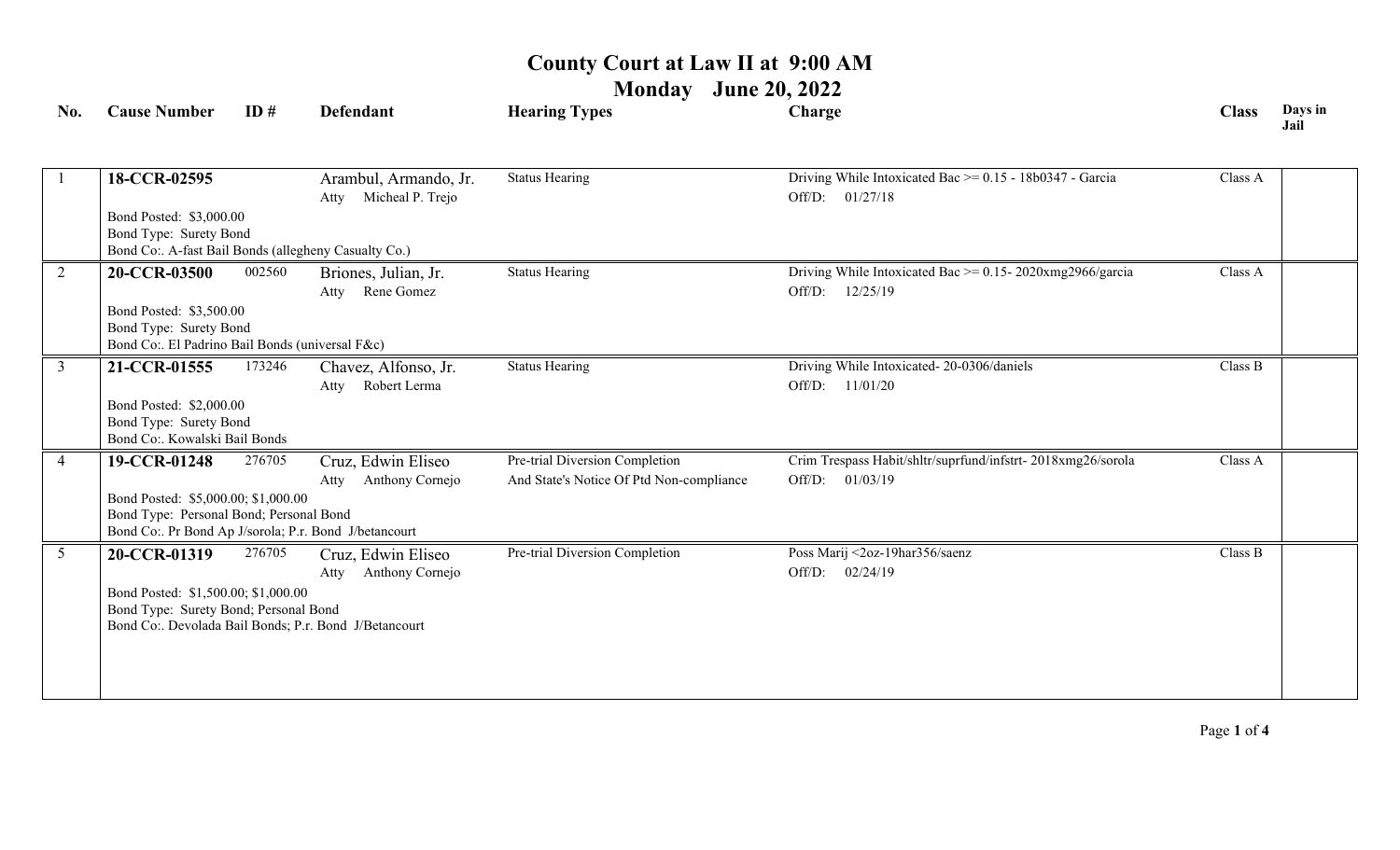**Monday June 20, 2022**

| No.             | <b>Cause Number</b>                                                                                      | ID#    | <b>Defendant</b>                               | <b>Hearing Types</b>  | Charge                                                                                                                                                                      | <b>Class</b>                    | Days in<br>Jail |  |
|-----------------|----------------------------------------------------------------------------------------------------------|--------|------------------------------------------------|-----------------------|-----------------------------------------------------------------------------------------------------------------------------------------------------------------------------|---------------------------------|-----------------|--|
| 6               | 20-CCR-02669                                                                                             | 083494 | Delafuente, Gabriel<br>Anthony Cornejo<br>Atty | <b>Status Hearing</b> | Driving While Intoxicated-2020xmg00987/garcia<br>Off/D: 05/15/20                                                                                                            | Class B                         |                 |  |
|                 | Bond Posted: \$3,000.00<br>Bond Type: Surety Bond<br>Bond Co:. Devolada Bail Bonds                       |        |                                                |                       |                                                                                                                                                                             |                                 |                 |  |
| $7\phantom{.0}$ | 21-CCR-04908                                                                                             |        | Lozano, Fernando Jr                            | <b>Status Hearing</b> | Driving While Intoxicated 2nd-21b1168/bellamy                                                                                                                               | Class A                         |                 |  |
|                 | Bond Posted: \$2,500.00<br>Bond Type: Surety Bond<br>Bond Co:. Premier Bonding & Insurance               |        | Atty Jaime Cavazos                             |                       | Off/D: 04/11/21                                                                                                                                                             |                                 |                 |  |
| 8               | 19-CCR-05135                                                                                             | 120750 | Martinez, Martin, Jr.                          | <b>Status Hearing</b> | Theft Prop >=\$750<\$2,500 - 19b3441/flores                                                                                                                                 | Class A                         |                 |  |
|                 |                                                                                                          |        | Fernando M. Galvan<br>Atty                     |                       | Off/D: 09/14/19                                                                                                                                                             |                                 |                 |  |
|                 | Bond Posted: \$5,000.00<br>Bond Type: Surety Bond<br>Bond Co:. Bada Bing Bail Bonds (banker's Insurance) |        |                                                |                       |                                                                                                                                                                             |                                 |                 |  |
| 9               | 21-CCR-04409                                                                                             | 120750 | Martinez, Martin, Jr.                          | Plea                  | Assault Causes Bodily Inj-21b04942/flores;<br>Terroristic Threat Cause Fear Of Imminent Sbi-21b0943/flores;<br>Terroristic Threat Cause Fear Of Imminent Sbi-21b0944/flores | Class A;<br>Class B;<br>Class B |                 |  |
|                 |                                                                                                          |        | Fernando M. Galvan<br>Atty                     |                       | 03/23/21; 03/23/21; 03/23/21<br>Off/D:                                                                                                                                      |                                 |                 |  |
|                 | Bond Posted: \$5,500.00; \$2,500.00; \$2,500.00<br>Bond Type: Surety Bond; Surety Bond; Surety Bond      |        |                                                |                       |                                                                                                                                                                             |                                 |                 |  |
|                 | Bond Co: Premier Bonding & Insurance; Premier Bonding &<br>Insurance; Premier Bonding & Insurance        |        |                                                |                       |                                                                                                                                                                             |                                 |                 |  |
| 10              | 19-CCR-05028                                                                                             | 278975 | Rivas, Juan Eduardo<br>Rene Gomez<br>Atty      | <b>Status Hearing</b> | Theft Prop >=\$750<\$2,500- 19b3425/lerma<br>Off/D: 09/09/19                                                                                                                | Class A                         |                 |  |
|                 | Bond Posted: \$1,000.00<br>Bond Type: Surety Bond<br>Bond Co:. El Padrino Bail Bonds (universal F&c)     |        |                                                |                       |                                                                                                                                                                             |                                 |                 |  |
|                 |                                                                                                          |        |                                                |                       |                                                                                                                                                                             |                                 |                 |  |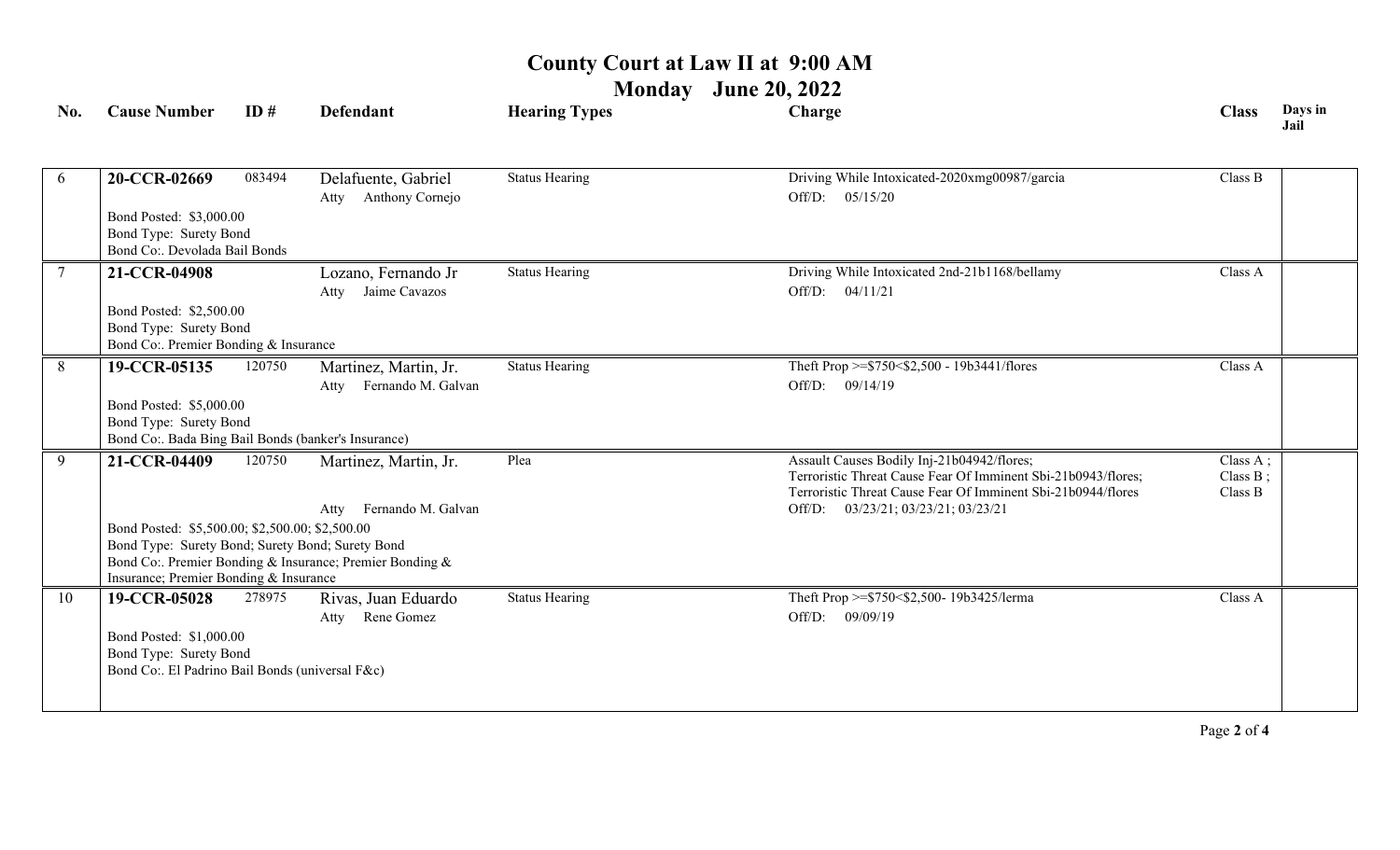**Monday June 20, 2022**

| No. | <b>Cause Number</b>                                                                       | ID#    | <b>Defendant</b>                | <b>Hearing Types</b>  | Charge                                            | <b>Class</b> | Days in<br>Jail |
|-----|-------------------------------------------------------------------------------------------|--------|---------------------------------|-----------------------|---------------------------------------------------|--------------|-----------------|
|     |                                                                                           |        |                                 |                       |                                                   |              |                 |
| 11  | 22-CCR-00268                                                                              | 144586 | Rodriguez, David                | Pre-trial Conference  | Criminal Mischief >=\$750<\$2,500-21har1897/saenz | Class A      |                 |
|     |                                                                                           |        | Rodrigo                         |                       |                                                   |              |                 |
|     |                                                                                           |        | Atty Anthony Cornejo            |                       | 08/26/21<br>Off/D:                                |              |                 |
|     | Bond Posted: \$1,500.00<br>Bond Type: Personal Bond                                       |        |                                 |                       |                                                   |              |                 |
|     | Bond Co:. Rodriguez, David Rodrigo                                                        |        |                                 |                       |                                                   |              |                 |
| 12  | 22-CCR-00355                                                                              | 144586 | Rodriguez, David                | Pre-trial Conference  | Criminal Mischief >=\$100<\$750-21har1913/saenz   | Class B      |                 |
|     |                                                                                           |        | Rodrigo                         |                       |                                                   |              |                 |
|     |                                                                                           |        | Atty Anthony Cornejo            |                       | 08/26/21<br>Off/D:                                |              |                 |
|     | Bond Posted: \$3,000.00                                                                   |        |                                 |                       |                                                   |              |                 |
|     | Bond Type: Surety Bond                                                                    |        |                                 |                       |                                                   |              |                 |
|     | Bond Co:. Esquivel Bail Bonds                                                             |        |                                 |                       |                                                   |              |                 |
| 13  | 22-CCR-00356                                                                              | 144586 | Rodriguez, David                | Pre-trial Conference  | Criminal Mischief >=\$100<\$750-21har1914/saenz   | Class B      |                 |
|     |                                                                                           |        | Rodrigo<br>Atty Anthony Cornejo |                       | 08/26/21<br>Off/D:                                |              |                 |
|     | Bond Posted: \$1,500.00                                                                   |        |                                 |                       |                                                   |              |                 |
|     | Bond Type: Personal Bond                                                                  |        |                                 |                       |                                                   |              |                 |
|     | Bond Co:. Rodriguez, David Rodrigo                                                        |        |                                 |                       |                                                   |              |                 |
| 14  | 22-CCR-01527                                                                              | 144586 | Rodriguez, David                | Arraignment Hearing   | Terroristic Threat-21har2521/garcia;              | Class A;     |                 |
|     |                                                                                           |        | Rodrigo                         |                       | Harassment-21har2535/garcia                       | Class B      |                 |
|     |                                                                                           |        | Anthony Cornejo<br>Atty         |                       | 10/18/21; 10/18/21<br>Off/D:                      |              |                 |
|     | Bond Posted: \$1,000.00; \$1,000.00                                                       |        |                                 |                       |                                                   |              |                 |
|     | Bond Type: Surety Bond; Surety Bond<br>Bond Co:. Esquivel Bail Bonds; Esquivel Bail Bonds |        |                                 |                       |                                                   |              |                 |
| 15  | 21-CCR-02584                                                                              | 053873 | Rodriguez, Roberto              | <b>Status Hearing</b> | Assault Causes Bodily Inj - 21-00184c/yudesis     | Class A      |                 |
|     |                                                                                           |        | Victor Ramirez<br>Atty          |                       | Off/D:<br>03/15/21                                |              |                 |
|     | Bond Posted: \$10,000.00                                                                  |        |                                 |                       |                                                   |              |                 |
|     | Bond Type: Surety Bond                                                                    |        |                                 |                       |                                                   |              |                 |
|     | Bond Co:. A Bail Bonds                                                                    |        |                                 |                       |                                                   |              |                 |